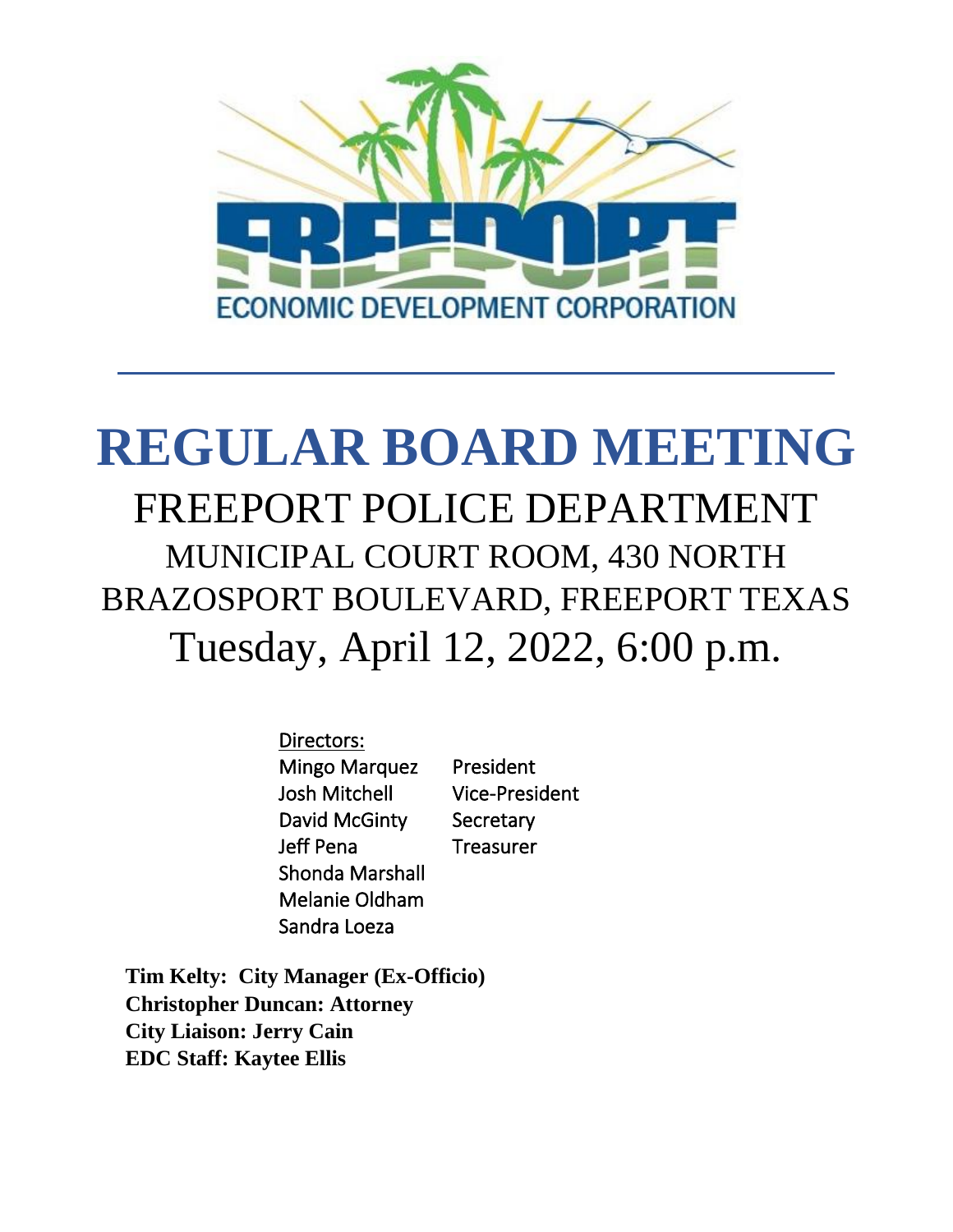#### **FREEPORT ECONOMIC DEVELOPMENT CORPORATION**

## MEETING AT FREEPORT POLICE DEPARTMENT MUNICIPAL COURT ROOM 430 NORTH BRAZOSPORT BOULEVARD, FREEPORT TEXAS **REGULAR BOARD MEETING AGENDA**

Tuesday, April 12, 2022, 6:00 p.m.

#### **I. Call to Order**

#### **II. Invocation and Pledge**

### **III. Citizen Comments**

Citizens allotted 3 minutes for comments

#### **IV. Presentation**

1. Cailyn Anderson- Culture Coffee -David

#### **V. Consent Agenda**

- 1. Approve Meeting Minutes for March 22, 2022
- 2. Approve Meeting Minutes for April 4, 2022
- 3. Approve Invoices
- 4. Approve March Financial Statement

#### **VI. Discussion and Action Items**

- 1. Discussion and possible action on Penney's Electric invoice -David
- 2. Discussion and possible action on Tailorbuilt invoice -Jeff
- 3. Discussion and possible action on Invoice Payment Approval Policy -Mingo/Cathy
- 4. Discussion and possible action on Barcadia Bike Fest Sponsorship -David
- 5. Discussion and possible action on Texas Rivers Distilling Grant -Mingo
- 6. Discussion and possible action on Western Seafood property issues -David
- 7. Discussion and possible action on roles of EDC subcommittees -Melanie
- 8. Discussion and possible action on Subcommittee Updates -Mingo

#### **VII. Board Comments**

- 1. President Mingo Marquez: announcements and comments
- 2. Vice President Josh Mitchell: announcements and comments
- 3. Secretary David McGinty: announcements and comments
- 
- 
- 
- 

4. Treasurer Jeff Pena: announcements and comments 5. Shonda Marshall: announcements and comments 6. Melanie Oldham: announcements and comments 7. Sandra Loeza: announcements and comments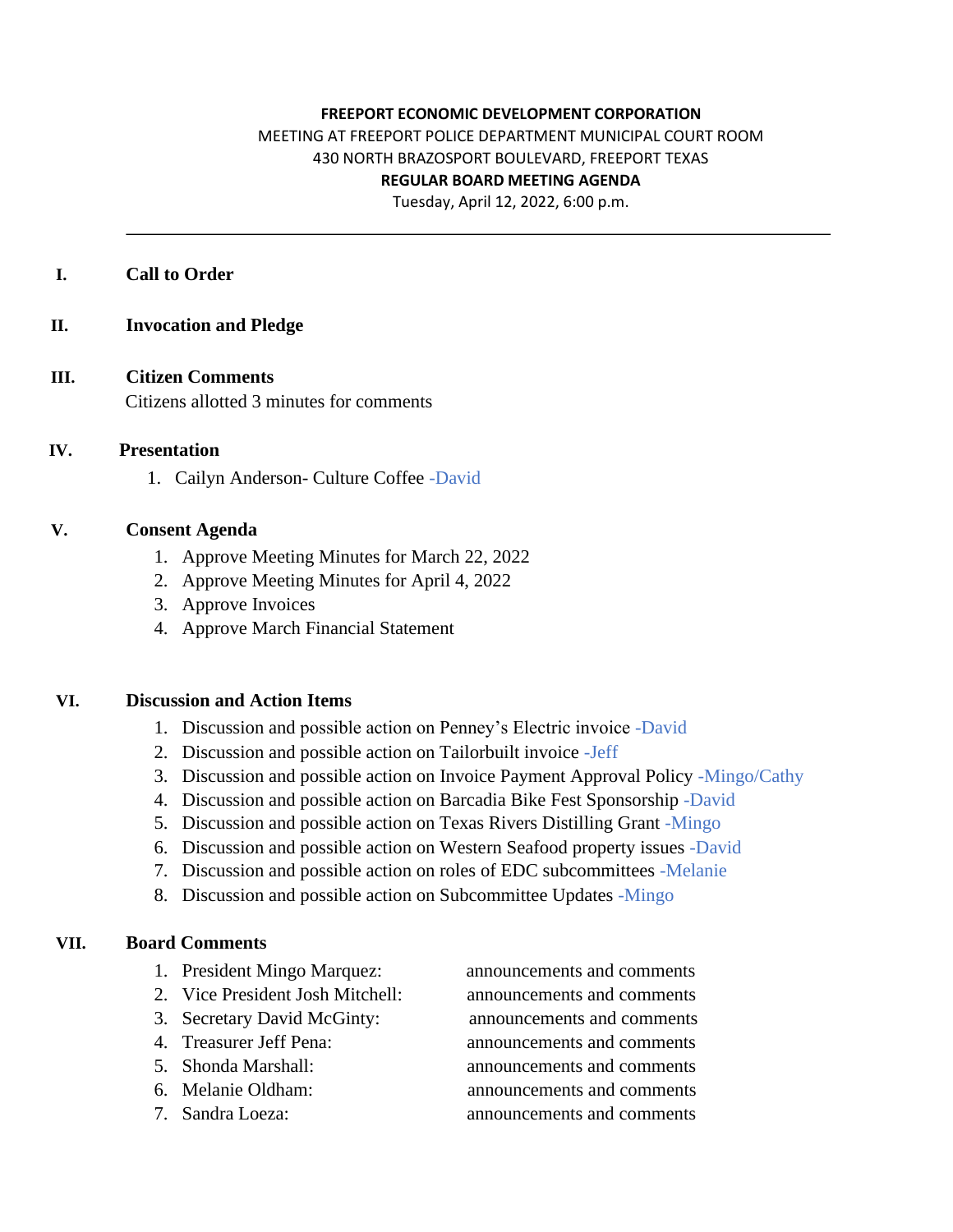#### **VIII. Executive Session – Adjourn into Executive Session**

It is now \_\_\_\_\_\_\_ p.m. and I hereby recess the regular session of the Freeport Economic Development Corporation April 12, 2022 meeting and do hereby convene an executive session, said executive session authorized under the following sections of the Texas Government Code: Section 551.071 (Consultation with Attorney), 551.072 (Deliberations about Real Property), 551.073 (Deliberations about Gifts and Donations), 551.074 (Personnel Matters), 551.076 (Deliberations about Security Devices) and 551.087 (Economic Development).

## **Joint Executive Session-City Council**

1. Discussion on Project 2022B

The Freeport Economic Development Corporation and the Freeport City Council will conduct a joint meeting in executive session regarding Project 2022 B pursuant to Texas Government Code Chapter 551, Section 551.087 (Economic and Community Development Matters)

## **EDC Executive Session**

- 1. Discussion on Project 2022A pursuant to Texas Government Code Chapter 551, Section 551.087 (Economic and Community Development Matters)
- 2. Discussion on Project 2022C pursuant to Texas Government Code Chapter 551, Section 551.087 (Economic and Community Development Matters)

## **Reconvene into Open Session**

### **Board President's statement:**

It is now \_\_\_\_\_ p.m. and I hereby close the executive session of the Freeport Economic Development Corporation and do hereby reconvene the regular open session.

## **IX. Adjourn**

| Motion to close board meeting made by |             |                                            |  |
|---------------------------------------|-------------|--------------------------------------------|--|
| Motion                                | . It is now | p.m. and I hereby close the board meeting. |  |